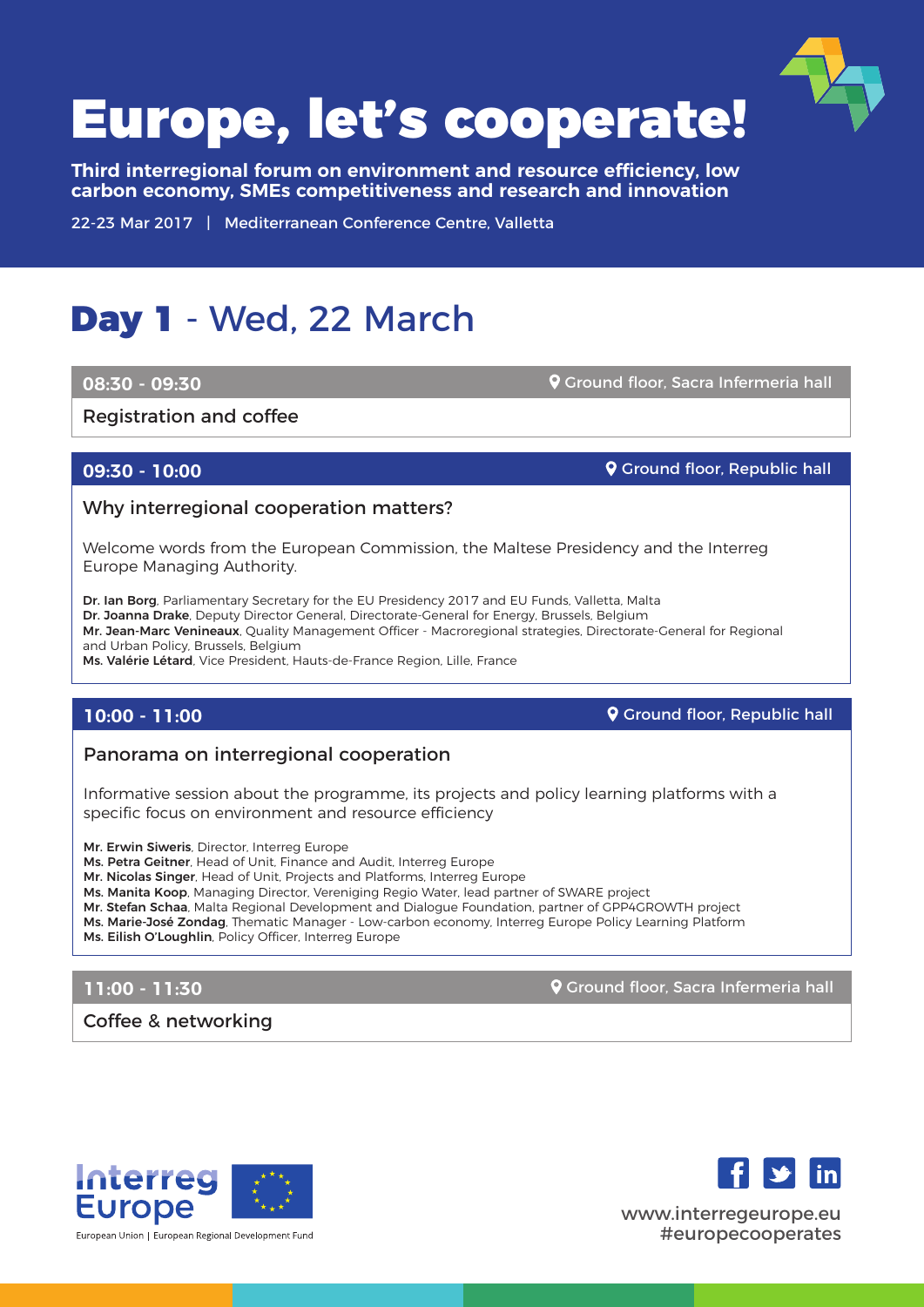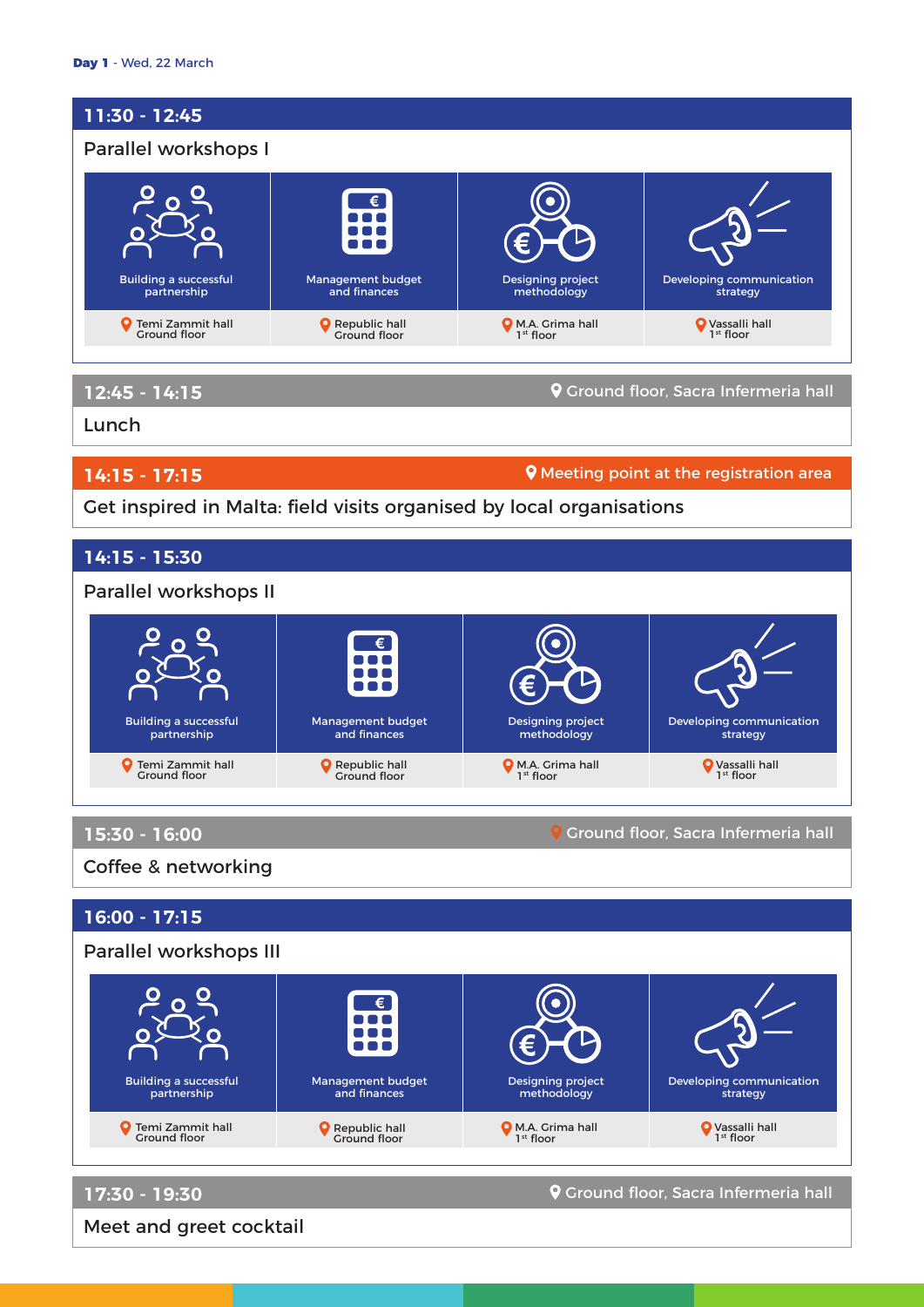# Day 2 - Thu, 23 March

#### **09:00 - 09:30**

Coffee & networking

## **09:00 - 09:20**

Ground floor, Sacra Infermeria hall

Ground floor, Sacra Infermeria hall

Presentation of the second day agenda

## **09:30 - 12:30**

**Q** Meeting point at the registration area

## Get inspired in Malta: field visits organised by local organisations

Management budget and finances

Republic hall Ground floor



Designing project methodology

M.A. Grima hall 1st floor

**12:30 - 13:00**

Building a successful partnership

Temi Zammit hall Ground floor

**9** Ground floor, Sacra Infermeria hall

Developing communication strategy

Vassalli hall 1st floor

**Conclusions** 

**13:00 - 14:30**

Ground floor, Sacra Infermeria hall

Lunch